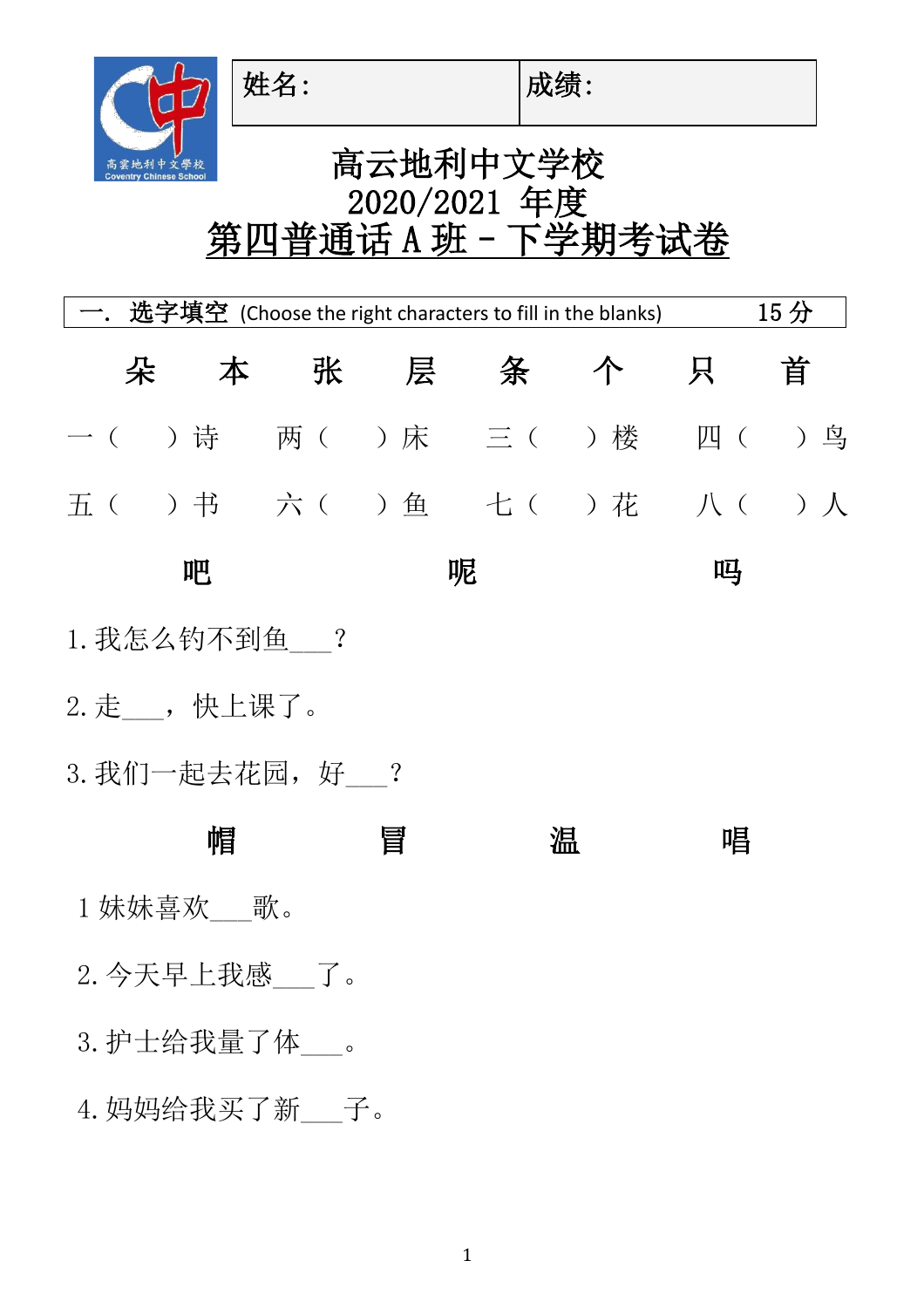|    |                        |            |       |       |                  | 二.比一比,再组词 (Compare and form phrases)                                             |       | 24 <sub>分</sub> |
|----|------------------------|------------|-------|-------|------------------|----------------------------------------------------------------------------------|-------|-----------------|
|    |                        |            |       |       |                  |                                                                                  |       |                 |
|    | $1.$ 皮 $\left(\right.$ |            |       | ) 被 ( | $\big)$          | $2.$ 等 (                                                                         | ) 笑 ( |                 |
|    | 3. 猜(                  |            |       | )静(   | $\big)$          | 4. 便 (                                                                           | ) 更 ( |                 |
|    | 5. 纸 (                 |            |       | ) 低 ( | $\left( \right)$ | 6. 造(                                                                            | ) 通 ( |                 |
|    | 7. $\pm$ (             |            |       | ) 千 ( | $\left( \right)$ | 8. 课 (                                                                           | ) 科 ( |                 |
|    | 9. 欺(                  |            | ) 汽 ( |       | $\left( \right)$ | 10. 凉 (                                                                          | )冲(   |                 |
|    | 11. $\sqrt{1}$ (       |            |       | ) 烧 ( | $\mathcal{L}$    | $12.$ 忙 (                                                                        | ) 慢 ( |                 |
| 三. |                        | 数笔画和写出偏旁部首 |       |       |                  |                                                                                  |       | $20$ 分          |
|    |                        |            |       |       |                  | (Count the strokes and fill in the blanks with radicals of the given characters) |       |                 |
|    | 1.                     |            |       |       |                  | "拿"一共有    画, 它的偏旁部首是    。                                                        |       |                 |
|    | 2.                     |            |       |       |                  | "灯"一共有    画,它的偏旁部首是   。                                                          |       |                 |
|    |                        |            |       |       |                  | 3. "成"一共有_______画, 它的偏旁部首是______。                                                |       |                 |
|    |                        |            |       |       |                  | 4. "第"一共有_______画,它的偏旁部首是______。                                                 |       |                 |
|    |                        |            |       |       |                  | 5. "盐"一共有_______画, 它的偏旁部首是______。                                                |       |                 |
|    |                        |            |       |       |                  | 6. "医"一共有 画, 它的偏旁部首是 。                                                           |       |                 |
|    |                        |            |       |       |                  | 7. "争"一共有_______画, 它的偏旁部首是______。                                                |       |                 |
|    |                        |            |       |       |                  | 8. "爬"一共有_______画, 它的偏旁部首是______。                                                |       |                 |
|    |                        |            |       |       |                  | 9. "能"一共有_______画, 它的偏旁部首是______。                                                |       |                 |
|    |                        |            |       |       |                  | 10. "弄"一共有_______画, 它的偏旁部首是______。                                               |       |                 |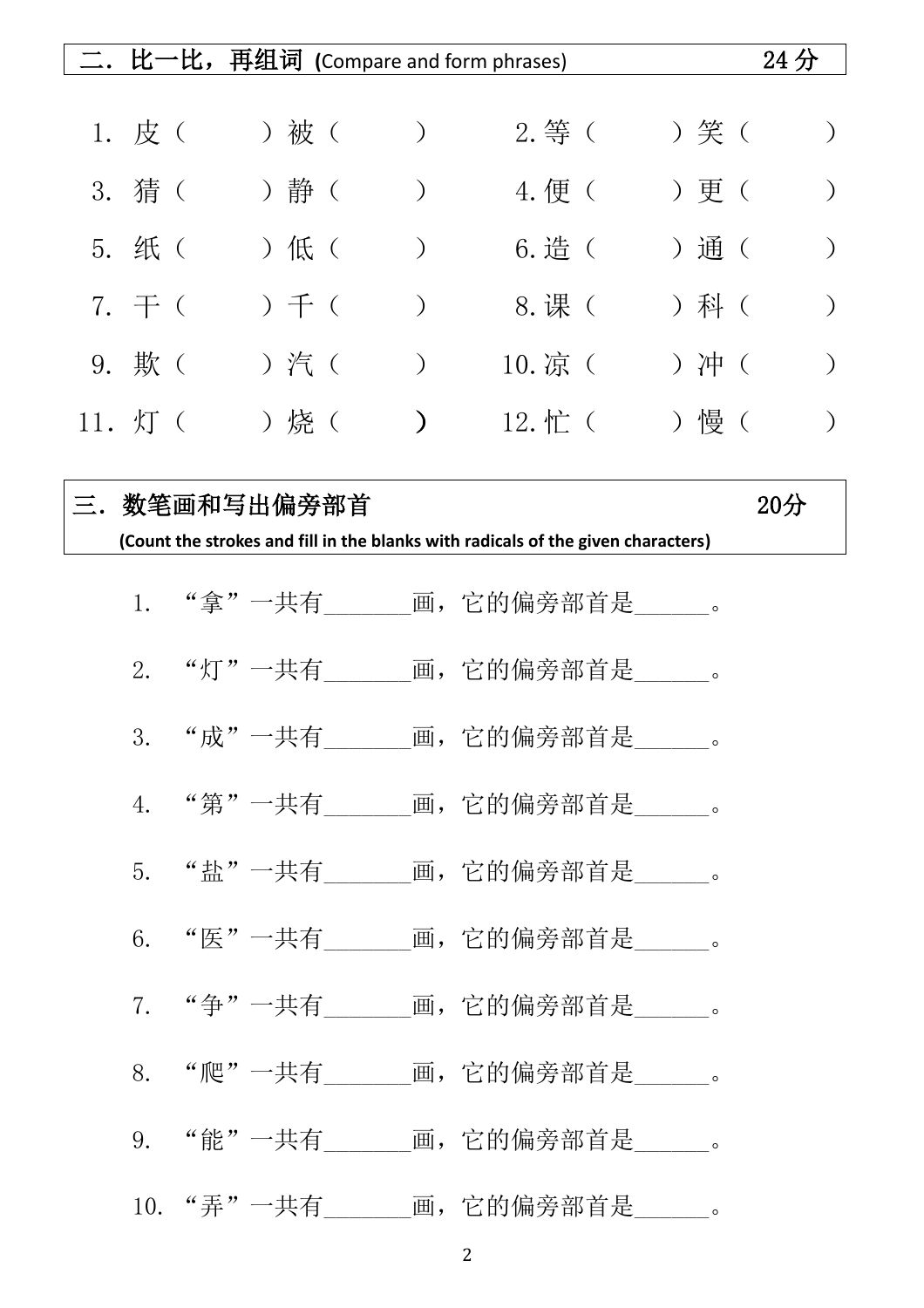| 四. |    | 连词成句 (Put the words in correct order to make sentences) | 20分 |
|----|----|---------------------------------------------------------|-----|
| 1. | 妈妈 | 花 把 花园里 在<br>种                                          |     |
| 2. |    | 怎么 呢 钓不到 我<br>鱼                                         |     |
| 3. |    | 我们 公园 去 高高兴兴地 玩儿                                        |     |
| 4. |    | 好看 觉得 儿童画报 很<br>我                                       |     |
| 5. |    | 成了 有名 科学家 他 一位<br>的                                     |     |

五. 按课文, 判断句子, 对的打"√", 错的打"×" 7分 (Judge the correctness of the sentences below: mark with " $\mathcal V$ " on the sentence using the correct wors and " $\mathsf{X}$ "on the sentence using incorrect word)

 $\_$  , and the set of the set of the set of the set of the set of the set of the set of the set of the set of the set of the set of the set of the set of the set of the set of the set of the set of the set of the set of th

1. 过马路时,看见红灯要停,看见绿灯快快走。()

2. 水有时是"汽", 有时是"云", 有时是"雪"。()

3. 瓦特的奶奶也不知道壶盖为什么会动。()

4. 造纸术是中国古代四大发明之一。()

5. 龟兔赛跑时,乌龟不停地向前爬,得了第一名。()